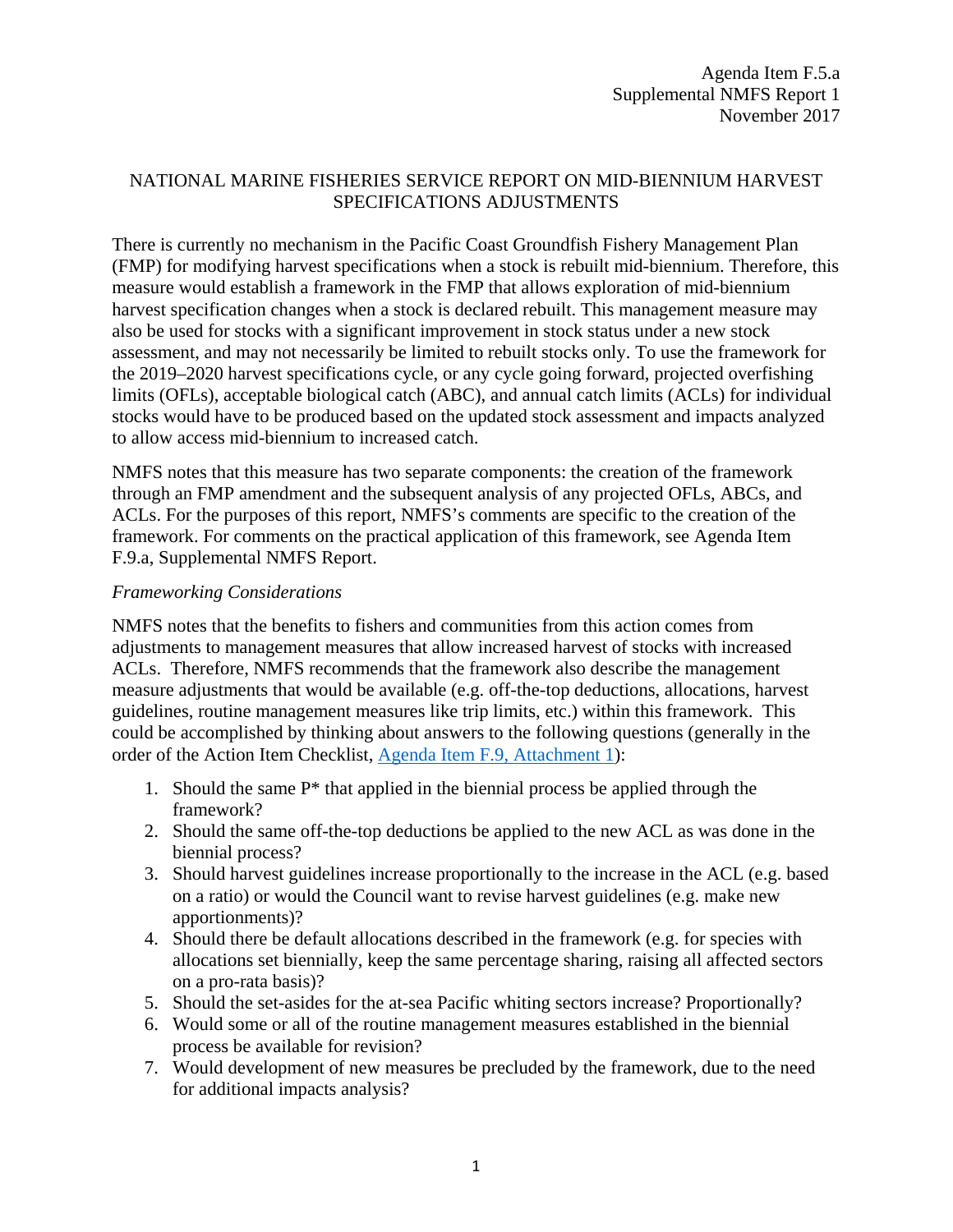NMFS notes that, the more flexibility and discretion the Council builds into the management response in the framework, the more difficult it will be to predict what impacts analysis should be completed within the harvest specifications process to allow for timely implementation. Any issue that was not adequately analyzed prior to a decision to use the framework would likely mean that implementation would be delayed so that a supplemental analysis could be completed.

Given the need to consider how management measures would respond to higher ACLs, **NMFS recommends that the Council consider revisions to Section 6.2 of the FMP to fully incorporate the new framework.** For example, the *points of concern* framework (or 'red light') is mentioned in Section 5.5, and fully described in Section 6.2.

The proposed FMP language refers to "the needs of fishing communities", a statutory term used in the context of setting rebuilding plans and ACLs for overfished species. It also references "significantly" higher as an indication of when the Council may want to take action. **NMFS recommends removing these references from the proposed FMP language.** The Council may want to draw on language from the November 2016 Council staff paper [\(Agenda](http://www.pcouncil.org/wp-content/uploads/2016/10/F7_Att1_GreenLightPolicy_NOV2016BB.pdf)  [Item F.7, Attachment 1\)](http://www.pcouncil.org/wp-content/uploads/2016/10/F7_Att1_GreenLightPolicy_NOV2016BB.pdf) given its desire to 1) increase access to a stock when the stock is found to have a higher harvestable surplus and 2) give increased access quickly, for the second year in the biennium.

# *Timing Considerations*

Council staff, in [Agenda Item F.5 Attachment 1](http://www.pcouncil.org/wp-content/uploads/2017/10/F5_Att1_GreenLight_NOV2017BB.pdf) lay out a potential schedule for mid-biennium adjustments to harvest specifications. The report notes that "a process should be established where the Council decides this adjustment in one meeting and, ideally, notice and comment rulemaking is waived." NMFS notes that specific legal requirements must be met in order to waive notice and comment rulemaking under the Administrative Procedures Act. NMFS' ability to waive notice and comment is highly situational and depends on the circumstances of the action; therefore, **NMFS recommends that the FMP language for this framework in Section 5.5 include similar language with regards to "good cause" waiver for prior notice and comment that is described in Section 6.2, paragraph B (see attached).**

As a general note, the Council should be aware that using this framework would increase the annual workload already associated with the biennial process (e.g. inseason management measure adjustments, exempted fishing permit issuance and monitoring, etc.). The result could reduce focus on the Council's other rulemaking priorities. NMFS anticipates that consideration of these trade-off would be part of the Council's decision making on whether or not to use the framework. **Therefore, NMFS recommends that the FMP language for this framework include a discussion of the trade-offs that the Council would consider when choosing whether or not to recommend a mid-biennium change.**

#### *Stock Assessment Considerations*

Additionally, the Attachment 1 notes that stock assessment prioritization should be modified such that the Council would prioritize stock assessments for two assessment cycles. The Council should consider feedback from the Northwest Fishery Science Center (NWFSC) on this matter. Additionally, any changes to the stock assessment terms of reference as suggested in the report should incorporate input from the NWFSC, and possibly also the Scientific and Statistical Committee (SSC).